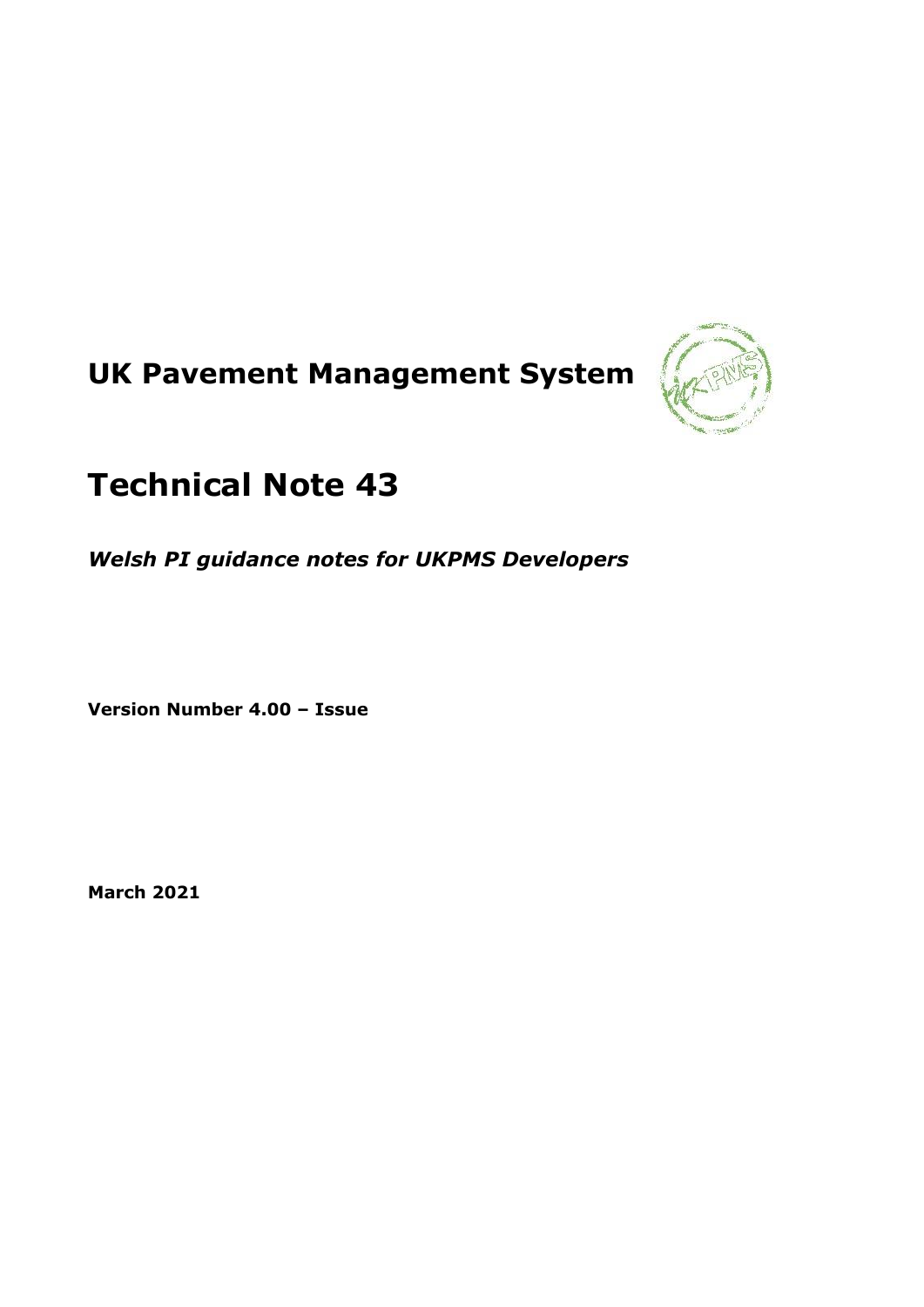

## **Document Information**

| <b>Title (Sub Title)</b>   Technical Note 43 | Welsh PI guidance notes for UKPMS Developers                                                                                                  |  |  |  |  |
|----------------------------------------------|-----------------------------------------------------------------------------------------------------------------------------------------------|--|--|--|--|
| <b>Author</b>                                | Ro Cartwright, Mike Gibb & Chris Spong                                                                                                        |  |  |  |  |
| <b>Description</b>                           | This Technical Note provides guidance for UKPMS Developers to<br>allow them to produce PAM/020, PAM/021 and PAM/022, the<br>Welsh PI reports. |  |  |  |  |

## **Document History**

| <b>Version</b><br>No | <b>Status</b> | <b>Author</b> | <b>Date</b> | <b>Changes from Previous Version</b>                                                                                                                                                   |
|----------------------|---------------|---------------|-------------|----------------------------------------------------------------------------------------------------------------------------------------------------------------------------------------|
| 0.01                 | Draft         | <b>RAC</b>    | 18.06.13    | First draft based on 2012/13 version but revised to<br>remove date specific references so that the<br>Technical Note applies to any year from 2013/14<br>onwards until further notice. |
| 0.02                 | Draft         | <b>RAC</b>    | 01.07.13    | Transferred to new template.                                                                                                                                                           |
| 0.03                 | Draft         | <b>RAC</b>    | 04.07.13    | Template changes.                                                                                                                                                                      |
| 0.04                 | Draft         | <b>RAC</b>    | 15.07.13    | Reviewed by JMG                                                                                                                                                                        |
| 1.00                 | Issue         | <b>RAC</b>    | 25.07.13    | Ratified by Ana Harries for Data Unit Wales                                                                                                                                            |
| 1.01                 | <b>Draft</b>  | <b>RAC</b>    | 14.01.19    | The website references have been updated                                                                                                                                               |
| 1.02                 | Draft         | <b>RAC</b>    | 18.01.19    | Reviewed by CCS                                                                                                                                                                        |
| 1.03                 | Draft         | <b>RAC</b>    | 14.02.19    | Revised following review by Data Cymru to replace<br>THS/011 by PAM/020 to PAM/022 and to drop<br><b>THS/012</b>                                                                       |
| 2.00                 | Issue         | <b>RAC</b>    | 18.02.19    | Ratified by Claire Rolph for Data Cymru                                                                                                                                                |
| 2.01                 | <b>Draft</b>  | <b>RAC</b>    | 17.03.20    | Revised following review by Data Cymru to change<br>the dates in the examples so that they are in<br>keeping with the introduction of PAM/020 to<br>PAM/022                            |
| 2.02                 | Draft         | <b>RAC</b>    | 18.03.20    | Reviewed by CCS                                                                                                                                                                        |
| 3.00                 | Issue         | <b>RAC</b>    | 24.03.20    | Ratified by Claire Rolph for Data Cymru                                                                                                                                                |
| 3.01                 | Draft         | <b>RAC</b>    | 02.02.21    | Draft based on version 3.00 but revised as follows:<br>Website references updated                                                                                                      |
| 3.02                 | <b>Draft</b>  | <b>RAC</b>    | 10.02.21    | Reviewed by CCS                                                                                                                                                                        |
| 4.00                 | Issue         | <b>RAC</b>    | 01.03.21    | Ratified by Claire Rolph for Data Cymru                                                                                                                                                |

## **Document Owner**

The owner of this document is Data **Cymru**.

### **Document Support**

Support for this document is provided by Linhay Consultancy Ltd and Hyperion Infrastructure Consultancy Ltd who can be contacted via [ukpms@hyperion-uk.com.](mailto:ukpms@hyperion-uk.com) These organisations have been appointed as the UKPMS system accreditors by the UK Roads Board.

This document can be found online on the [RCMG website.](https://www.ciht.org.uk/ukrlg-home/guidance/road-condition-information/data-management/uk-pavement-management-system-ukpms/)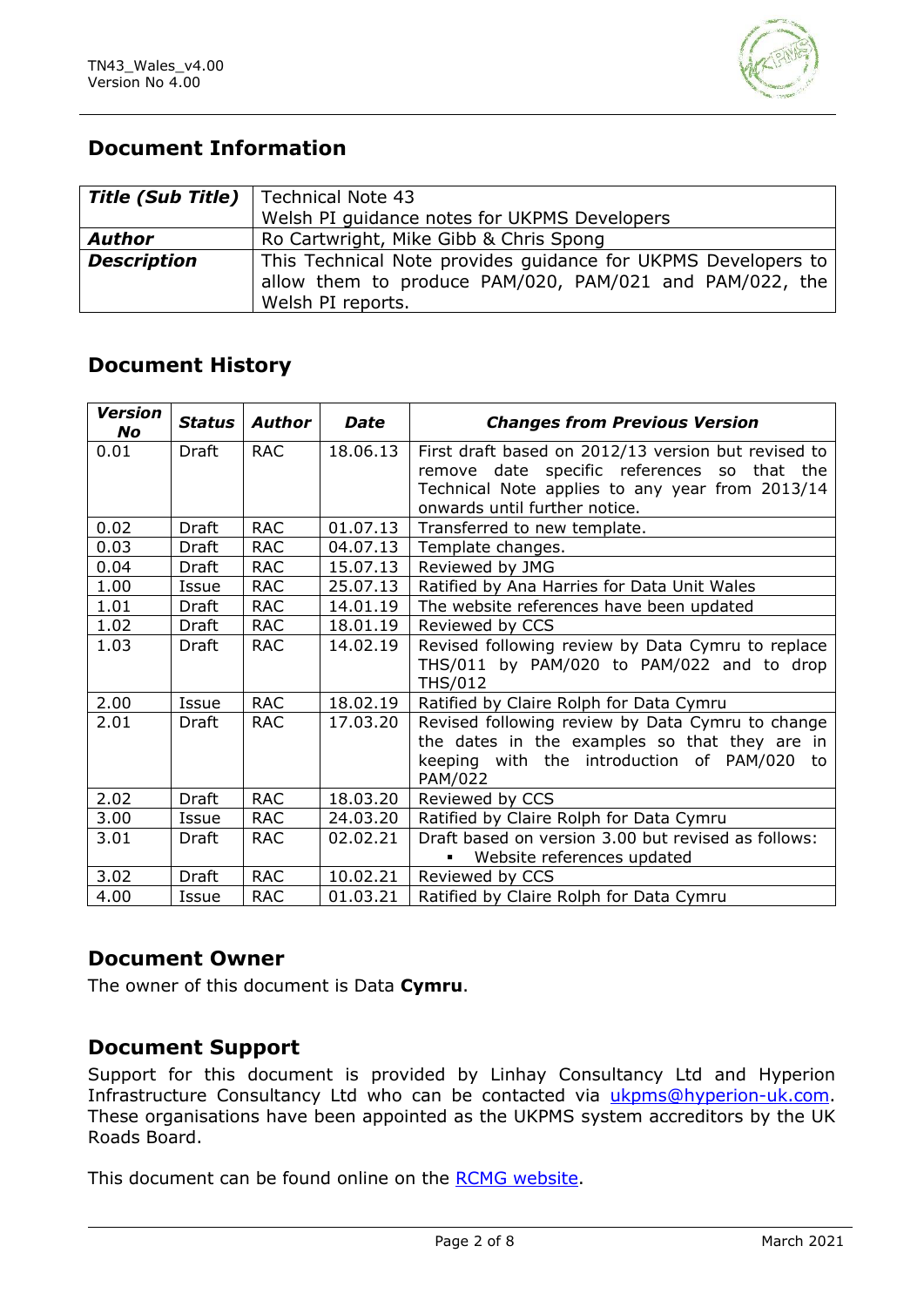

## **Introduction**

This Technical Note provides guidance for UKPMS Developers to allow them to produce PAM/020, PAM/021 and PAM/022, the Welsh PI reports. It provides:

- **Changes since the last version**
- **Background Information** on survey coverage
- **Processing & Reporting Requirements** including an example report

## **Changes since last version**

The website references have been updated.

## **Background Information**

PAM/020, PAM/021 and PAM/022, the Welsh PIs, are based on SCANNER data collected annually according to the road class as follows:

- **Principal A Roads:** Either 100% of the surveyable network in one direction or 50% in both directions. Principal (A) roads not surveyed in the previous year must be surveyed in the present year. The indicator must be defined from surveys covering a minimum of 90% of the 'possible survey lane length' over the last two financial years.
- **Non-principal classified B Roads:** Either 100% of the surveyable network in one direction or 50% in both directions. Non principal classified B roads not surveyed in the previous year must be surveyed in the present year. The indicator must be derived from surveys covering a minimum of 90% of the 'possible survey lane length' over the last two financial years.
- **Non-principal classified C Roads:** Either 50% of the surveyable network in one direction or 25% in both directions. Non principal classified C roads not surveyed in the previous year must be surveyed in the present year. The indicator must be derived from surveys covering a minimum of 80% of the 'possible survey lane length' over the last four financial years.

Further details for the particular year in question are available from Data Cymru's website [\(http://www.data.cymru\)](http://www.data.cymru/).

## **Processing & Reporting Requirements**

The data are processed using the SCANNER Road Condition Indicator (RCI) with a user-specified weighting set. The RCI should use data collected over the last two financial years for A and B roads (e.g. 1 Apr 19 to 31 Mar 21 for the 2020/21 results) and over the last four financial years for C roads (e.g.1 Apr 17 to 31 Mar 21 for the 2020/21 results).

The Welsh PI results are calculated separately for principal A roads, B roads and C roads to give PAM/020, PAM/021 and PAM/022 respectively.

The formula used is: Numerator x 100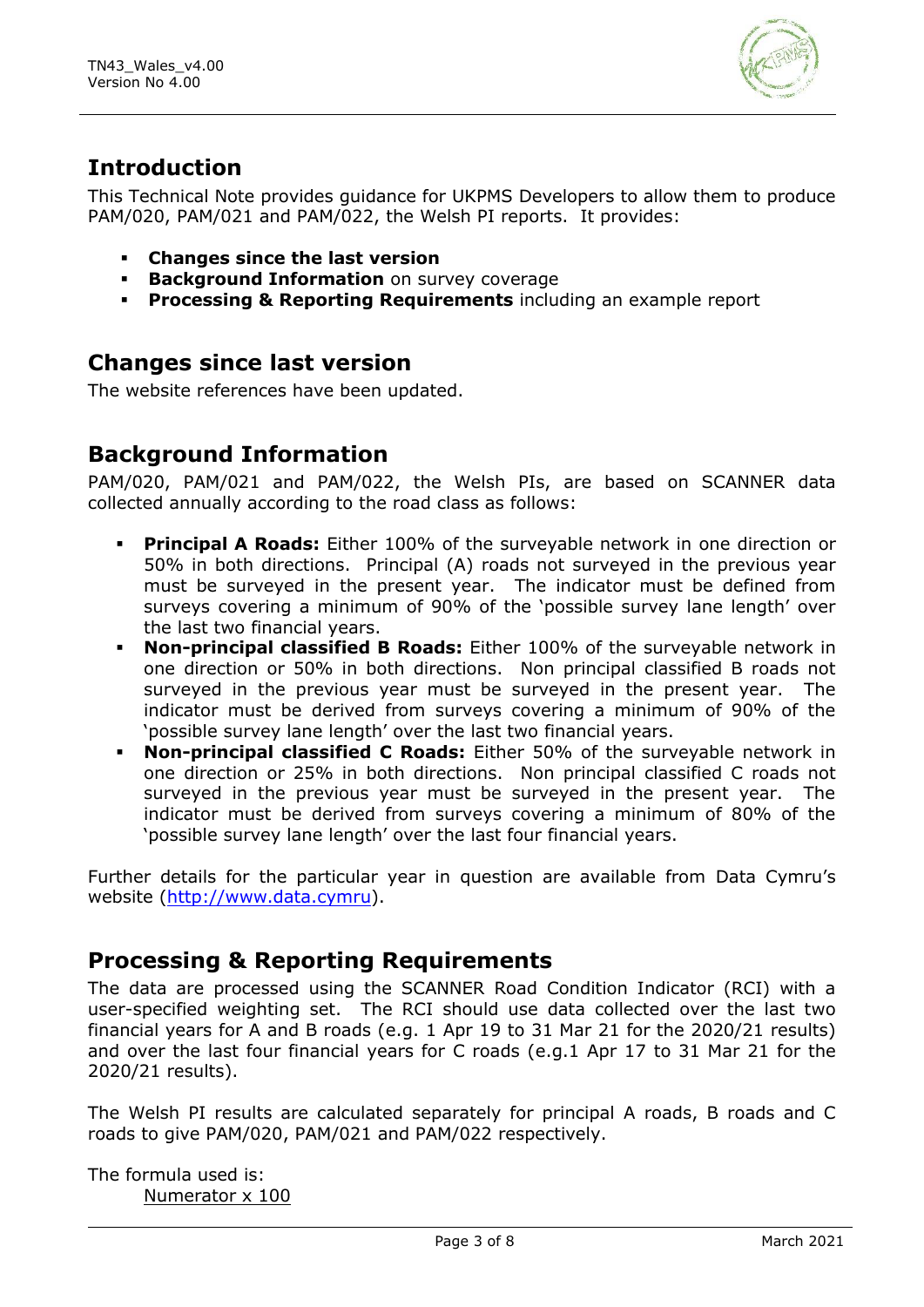

#### Denominator

For PAM/020:

**Numerator:** the total length of principal A roads greater than or equal to the Red threshold.

**Denominator:** the total surveyed length of principal A roads.

#### For PAM/021:

**Numerator:** the total length of non-principal classified B roads greater than or equal to the Red threshold.

**Denominator:** the total surveyed length of non-principal classified B roads.

For PAM/022:

**Numerator:** the total length of non-principal classified C roads greater than or equal to the Red threshold.

**Denominator:** the total surveyed length of non-principal classified C roads.

All lengths shown on the reports are given in km to 3 decimal places and all percentages including the PI results are given to 1 decimal place.

Confidence limits are not specified for PAM/020, PAM/021 or PAM/022.

#### **Notes:**

- *The road classification is fundamental to this report. It is important that this section attribute is populated accurately.*
- *The report excludes roundabouts. In general SCANNER data are not collected on roundabouts, but if such data are present, they should not be included in any of the figures on the report. Roundabouts are defined using the 'Road Type' section attribute.*
- *All road surface types are included.*
- On occasion some of the SCANNER parameters used in the RCI calculation may *be missing from individual subsections. Such subsections are excluded from the report. That is, the report is based only on those subsections where all the SCANNER parameters used by the weighting set have been recorded.*
- *If the data are not provided on coincident subsections then the SCANNER RCI is not valid and it is not possible to produce the PI. [The RCI calculation is based on the premise that all data for a section within a particular survey are provided using the same subsection breakdown. So suppose Survey 123 on Section A345 uses subsections 0-7, 7-17, 17-27 etc for rutting data (say). All other measured parameters for that survey on that section must use the same subsections. In the past there have been problems due to cracking data using a different set of subsections from the other measured parameters.]*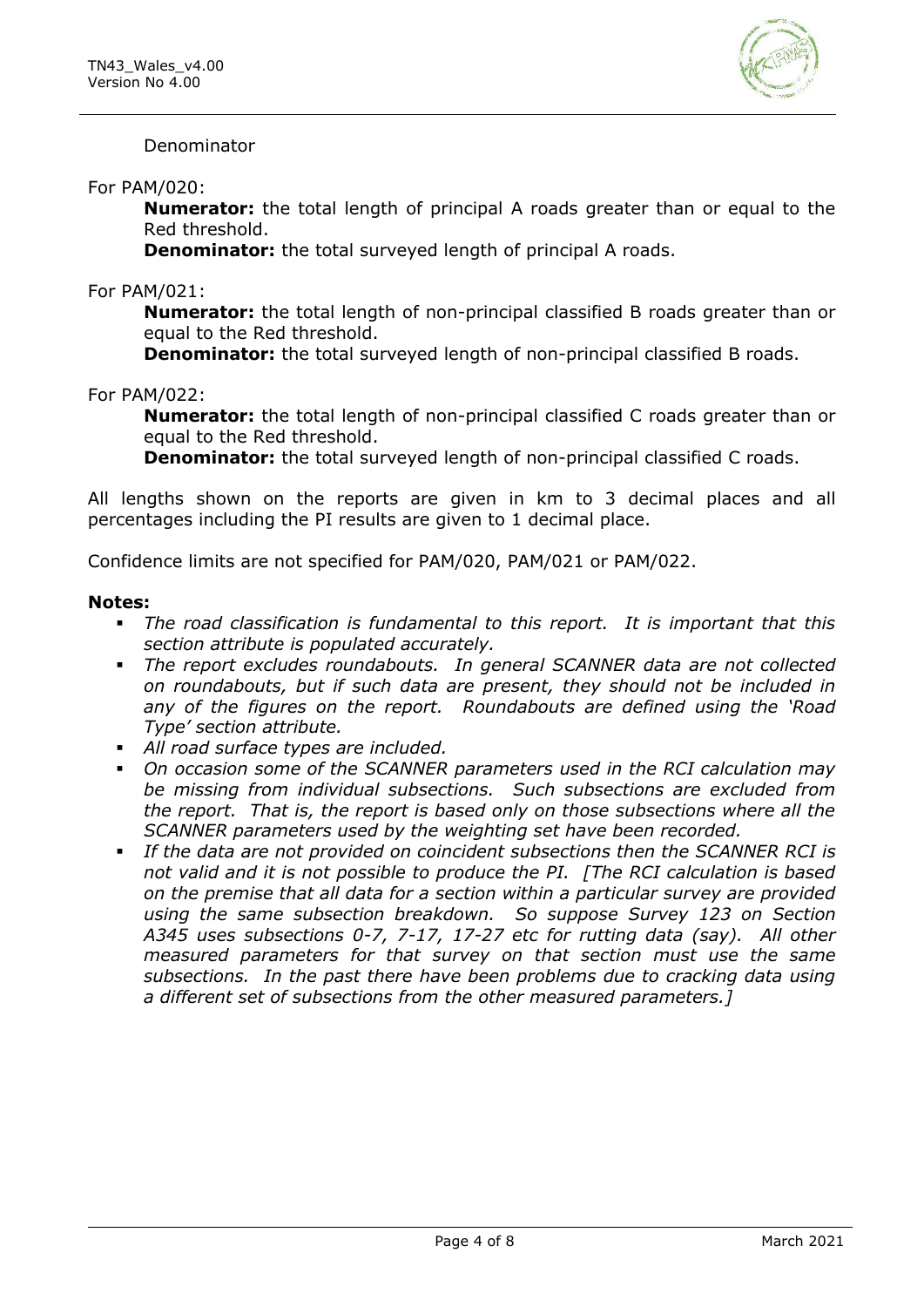

## *Content of the Reports*

*Other than that the reports should be presented in the three parts given below, the following is not intended to give guidance on the layout or format of the report merely to show what content should be included and how that content should be derived.* 

#### **Part 1 – Run Details & Data Selected**

This part of the report contains the details and identifiers for the runs used to process the data for principal (A) roads, non-principal B roads and non-principal C roads.

| <b>Ref</b> | <b>Description</b>          | <b>Example</b> |                  |                  |
|------------|-----------------------------|----------------|------------------|------------------|
| 1.1        | Authority                   |                | Cambria CBC      |                  |
| 1.2        | <b>UKPMS System</b>         |                | Rhys PMS         |                  |
| 1.3        | <b>UKPMS System Version</b> |                | 2.45             |                  |
|            | Road Classification         | A              | B                | $\mathsf{C}$     |
| 1.4        | Run Identifier              | Run34          | Run06            | Run12            |
| 1.5        | Run Date                    | 05/04/2021     | 10/04/2021       | 07/04/2021       |
| 1.6        | Weighting Set Identifier    | WSPrinv0201    | <b>WSBCv0202</b> | <b>WSBCv0202</b> |
| 1.7        | Rule Set Identifier         | RP10.01        | RP10.01          | RP10.01          |
| 1.8        | From Date                   | 01/04/2019     | 01/04/2019       | 01/04/2017       |
| 1.9        | To Date                     | 31/03/2021     | 31/03/2021       | 31/03/2021       |
| 1.10       | Combination method          | Sum            | Sum              | Sum              |
| 1.11       | Threshold type              | <b>Bin</b>     | <b>Bin</b>       | <b>Bin</b>       |

Users of the report are encouraged to check the UKPMS System and Version on the [RCMG website](https://www.ciht.org.uk/ukrlg-home/guidance/road-condition-information/data-management/uk-pavement-management-system-ukpms/) to ensure that the version of the UKPMS system being used to produce the results is accredited to produce valid results for PAM/020, PAM/021 and PAM/022 for the relevant year.

#### **Note:**

▪ *For those Developers who choose to implement the RCI as a type of Automatic Pass, the Run Identifier is simply the Automatic Pass identifier.*

#### **Part 2 – Surveyed Network**

This part of the report gives the possible survey lane length together with the length which has actually been surveyed.

| <b>Ref</b> | <b>Description</b>                                                   | <b>Example</b> |                |                |  |  |
|------------|----------------------------------------------------------------------|----------------|----------------|----------------|--|--|
|            |                                                                      | A roads        | <b>B</b> roads | <b>C</b> Roads |  |  |
| 2.1        | Selected network sections                                            | 91             | 218            | 526            |  |  |
| 2.2        | Selected network length                                              | 75.838         | 165.438        | 426.838        |  |  |
| 2.3        | Possible survey lane length                                          | 127.113        | 321.445        | 846.193        |  |  |
| 2.4        | Actual survey lane length                                            | 120.030        | 316.650        | 710.129        |  |  |
| 2.5        | Percentage<br>selected<br>of<br>network surveyed in survey<br>period | 94.4%          | 98.5%          | 83.9%          |  |  |

The selected network sections figure is the number of sections in the selected network (i.e. with DfT classification 3 for A roads, with DfT Classification 4 for B roads and with DfT Classification 5 for C roads).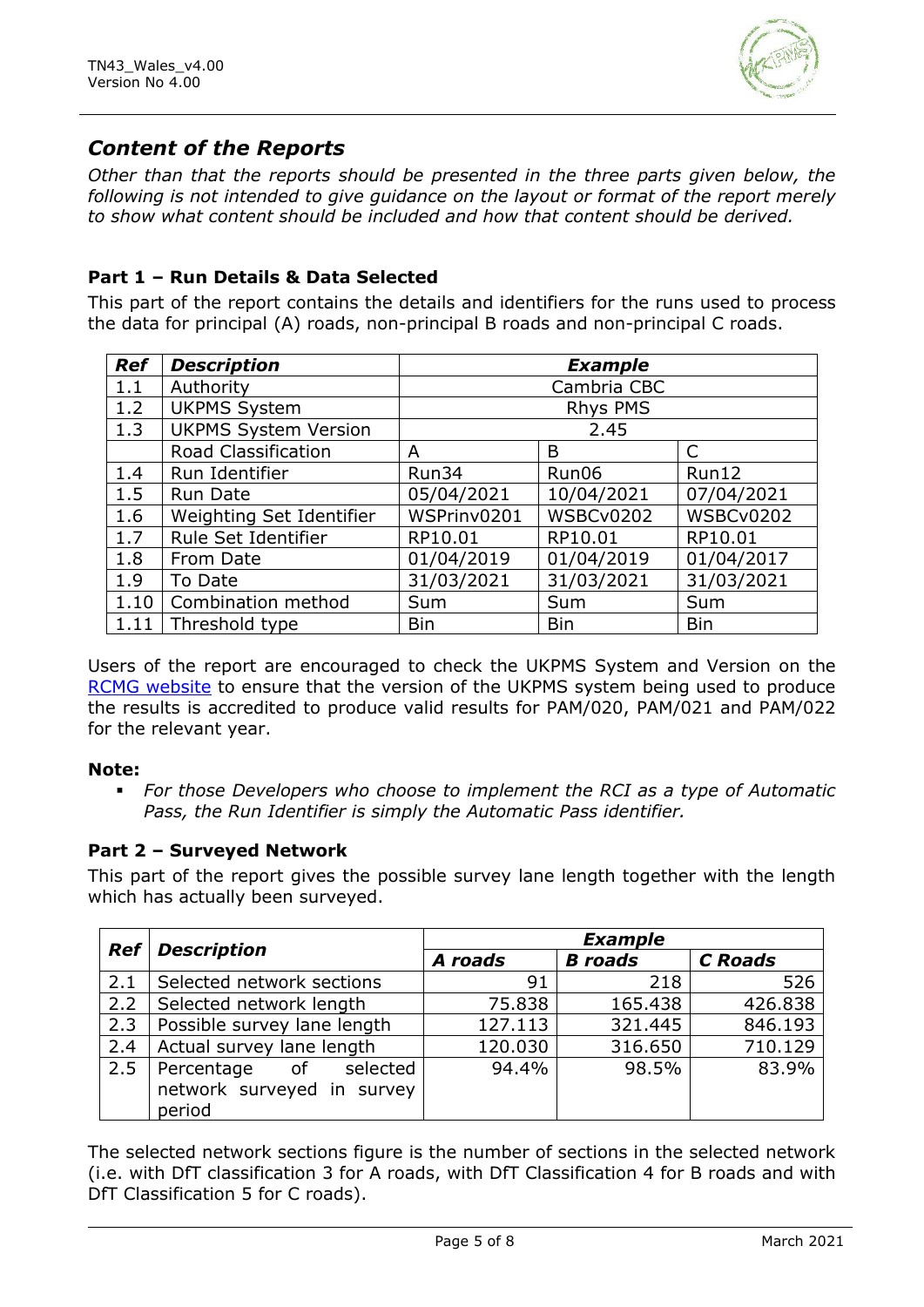

The selected network length is the sum of the *Section Length Number* for the selected network.

#### **Note:**

▪ *Any sections which are roundabouts should be excluded from these figures (Ref 2.1 and Ref 2.2) and from all other figures on the report.*

The possible survey lane length is calculated as:

∑(*Section Length Number* multiplied by *Nearside Multiplier* for the section Road Type),for the selected network.

The actual survey lane length is the sum of all subsection lengths with eligible data. (The definition of 'eligible' here is that the data satisfy the date criteria and the road classification criteria; only those subsections with all SCANNER parameters for the weighting set are eligible).

The percentage (Ref 2.5) is calculated as actual survey lane length (Ref 2.4) divided by possible survey lane length (Ref 2.3) expressed as a percentage. For A roads and B Roads this figure should be at least 90% and for C roads at least 80%.

In addition to providing the above statistics a breakdown of the network on the basis of Rural/Urban/Undefined is also required.

|            |                              | <b>Example</b> |                |                |  |  |
|------------|------------------------------|----------------|----------------|----------------|--|--|
| <b>Ref</b> | <b>Description</b>           | A roads        | <b>B</b> roads | <b>C</b> Roads |  |  |
| 2.6        | Rural surveyed network       | 82.321         | 260.123        | 440.346        |  |  |
| 2.7        | Urban surveyed network       | 36.674         | 55.647         | 268.143        |  |  |
| 2.8        | Undefined surveyed network   | 1.035          | 0.880          | 1.640          |  |  |
| 2.9        | Total<br>network<br>surveyed | 158.3%         | 191.4%         | 166.4%         |  |  |
|            | percentage                   |                |                |                |  |  |

The rural surveyed network is the sum of all rural subsection lengths with eligible data; similarly the urban surveyed network is the sum of the urban subsection lengths with eligible data. The undefined network length is the sum of all those subsections with eligible data but which are neither urban nor rural. Together the rural, urban and undefined figures should add to give the actual survey lane length (Ref 2.4).

The total surveyed network percentage is the actual survey lane length (Ref 2.4) expressed as a percentage of the selected network length (Ref 2.2).

#### **Note:**

▪ *As all road classes are surveyed in both directions this figure is normally greater than 100%.* 

#### **Part 3 – Welsh PI Results**

This part of the report contains the PAM/020, PAM/021 and PAM/022 results.

As the weighting set uses a Bin type threshold, the length and percentage in each bin is given.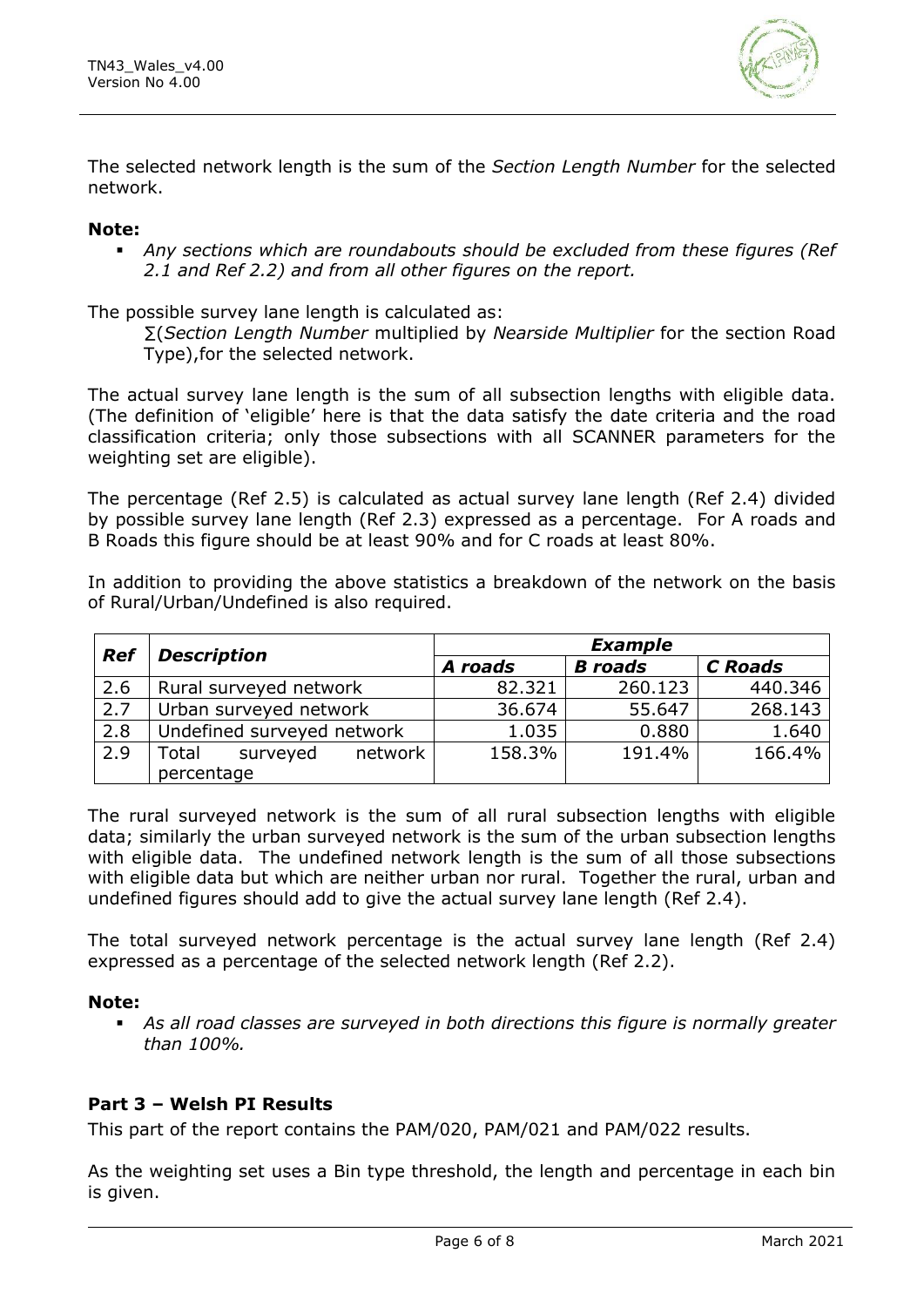

| <b>Ref</b> | <b>Description</b> | <b>Example</b> |                |                |  |  |
|------------|--------------------|----------------|----------------|----------------|--|--|
|            |                    | A roads        | <b>B</b> roads | <b>C</b> Roads |  |  |
| 3.1        | Bin description    | Red            | Red            | Red            |  |  |
| 3.2        | Bin threshold      | $>=100$        | $>=100$        | $>=100$        |  |  |
| 3.3        | Length (km) in bin | 33.020         | 15.516         | 130.271        |  |  |
| 3.4        | Percentage in bin  | 27.5%          | 4.9%           | 18.3%          |  |  |

Note that the sum of the length in all bins should total to give the actual survey lane length (Ref 2.4) for that road class, and the sum of the percentages should be 100% (subject to rounding errors).

PAM/020 – PAM/022 is the percentage in the Red bin for the relevant road class.

|                           |                                     | <b>Example</b> |                |                |  |  |
|---------------------------|-------------------------------------|----------------|----------------|----------------|--|--|
| Ref<br><b>Description</b> |                                     | <b>PAM/020</b> | <b>PAM/021</b> | <b>PAM/022</b> |  |  |
| 3.5                       | PAM/020<br>$\overline{\phantom{0}}$ | 27.5%          | 4.9%           | 18.3%          |  |  |
|                           | <b>PAM/022</b>                      |                |                |                |  |  |